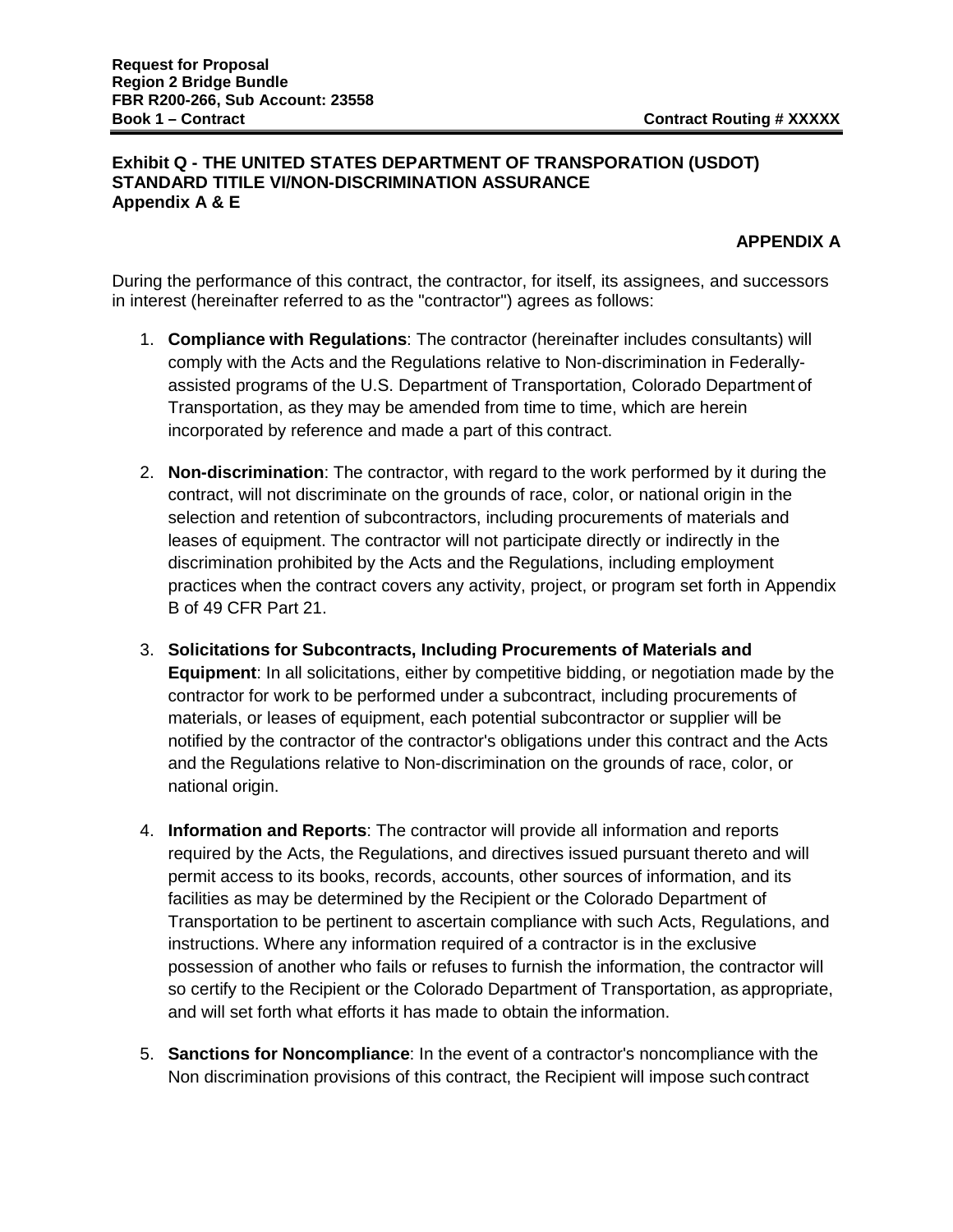sanctions as it or the Colorado Department of Transportation may determine to be appropriate, including, but not limited to:

- a. withholding payments to the contractor under the contract until the contractor complies; and/or
- b. cancelling, terminating, or suspending a contract, in whole or in part.
- 6. **Incorporation of Provisions**: The contractor will include the provisions of paragraphs one through six in every subcontract, including procurements of materials and leases of equipment, unless exempt by the Acts, the Regulations and directives issued pursuant thereto. The contractor will take action with respect to any subcontract or procurement as the Recipient or the Colorado Department of Transportation may direct as a means of enforcing such provisions including sanctions for noncompliance. Provided, that if the contractor becomes involved in, or is threatened with litigation by a subcontractor, or supplier because of such direction, the contractor may request the Recipient to enter into any litigation to protect the interests of the Recipient. In addition, the contractor may request the United States to enter into the litigation to protect the interests of the United States.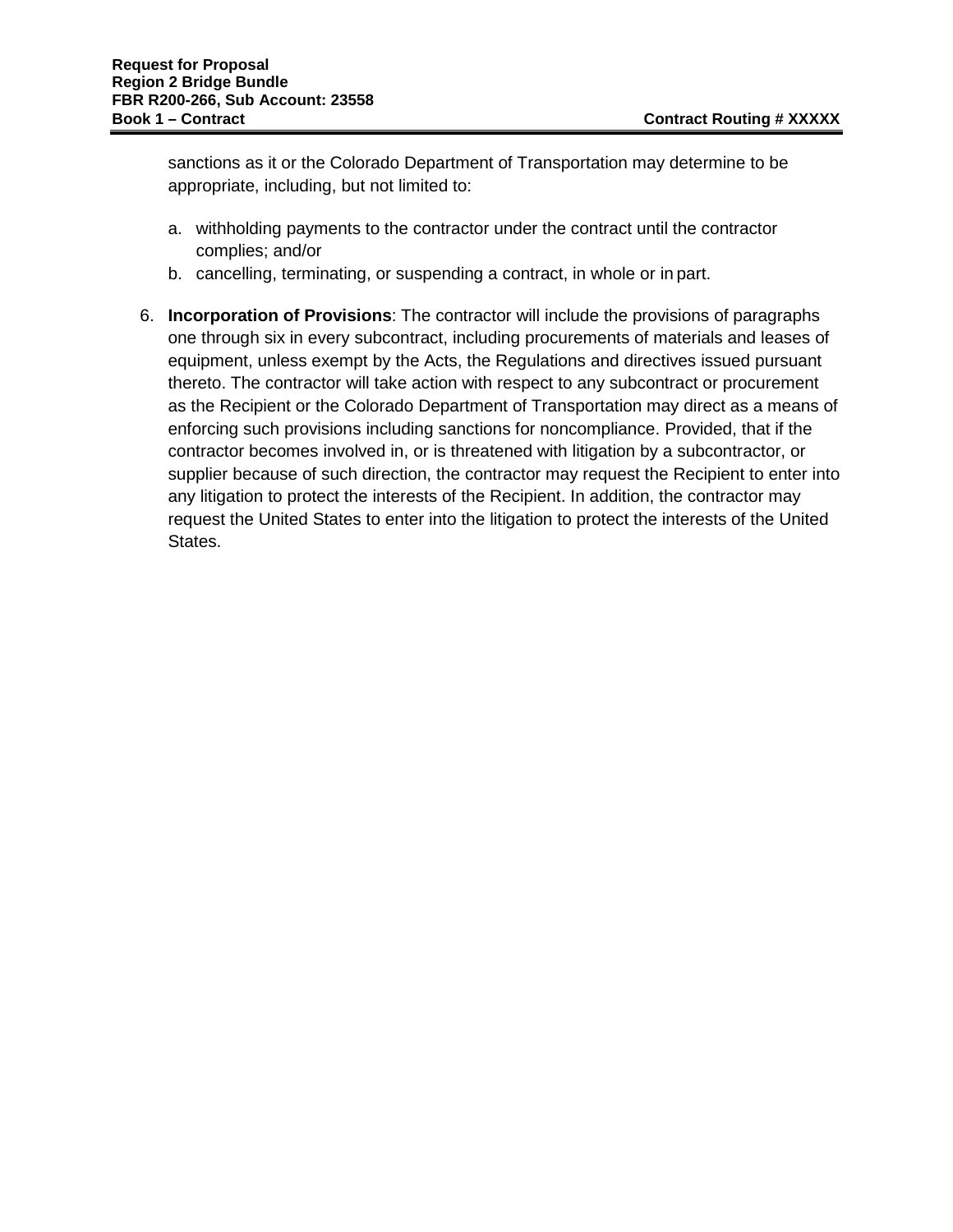## **APPENDIX E**

During the performance of this contract, the contractor, for itself, its assignees, and successors in interest (hereinafter referred to as the "contractor") agrees to comply with the following nondiscrimination statutes and authorities; including but not limited to:

## **Pertinent Non-Discrimination Authorities**:

- Title VI of the Civil Rights Act of 1964 (42 U.S.C. § 2000d et seq., 78 stat. 252), (prohibits discrimination on the basis of race, color, national origin); and 49 CFR Part 21.
- The Uniform Relocation Assistance and Real Property Acquisition Policies Act of 1970, (42 U.S.C. § 4601), (prohibits unfair treatment of persons displaced or whose property has been acquired because of Federal or Federal-aid programs and projects);
- Federal-Aid Highway Act of 1973, (23 U.S.C. § 324 et seq.), (prohibits discrimination on the basis of sex);
- Section 504 of the Rehabilitation Act of 1973, (29 U.S.C. § 794 et seq.), as amended, (prohibits discrimination on the basis of disability); and 49 CFR Part 27;
- The Age Discrimination Act of 1975, as amended, (42 U.S.C. § 6101 et seg.), (prohibits discrimination on the basis of age);
- Airport and Airway Improvement Act of 1982, (49 USC § 471, Section 47123), as amended, (prohibits discrimination based on race, creed, color, national origin, or sex);
- The Civil Rights Restoration Act of 1987, (PL 100-209), (Broadened the scope, coverage and applicability of Title VI of the Civil Rights Act of 1964, The Age Discrimination Act of 1975 and Section 504 of the Rehabilitation Act of 1973, by expanding the definition of the terms "programs or activities" to include all of the programs or activities of the Federal-aid recipients, sub-recipients and contractors, whether such programs or activities are Federally funded or not);
- Titles II and III of the Americans with Disabilities Act, which prohibit discrimination on the basis of disability in the operation of public entities, public and private transportation systems, places of public accommodation, and certain testing entities (42 U.S.C. §§ 12131-12189) as implemented by Department of Transportation regulations at 49 C.F.R. parts 37 and 38;
- The Federal Aviation Administration's Non-discrimination statute (49 U.S.C. § 47123) (prohibits discrimination on the basis of race, color, national origin, andsex);
- Executive Order 12898, Federal Actions to Address Environmental Justice in Minority Populations and Low-Income Populations, which ensures discrimination against minority populations by discouraging programs, policies, and activities with disproportionately high and adverse human health or environmental effects on minority and low-income populations;
- Executive Order 13166, Improving Access to Services for Persons with Limited English Proficiency, and resulting agency guidance, national origin discrimination includes discrimination because of Limited English proficiency (LEP). To ensure compliancewith